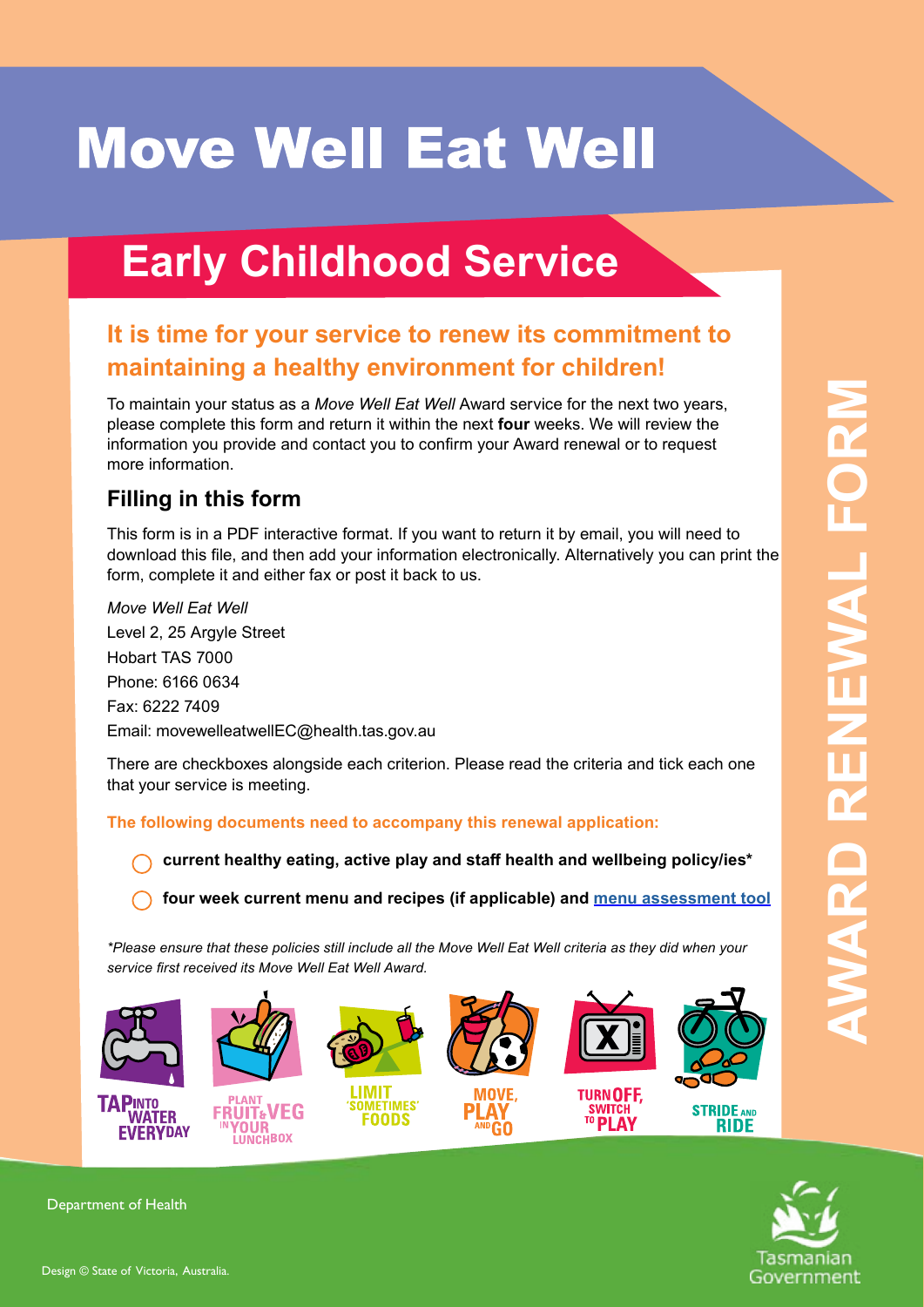

**Drinking water is available and accessible to children, both indoors and outdooes, at all times. (e.g. water bottles/water cooler/jugs).**

#### **We are meeting this criterion by:**

- Offering cooled boiled water to babies under six months who are not exclusively breastfed and to all infants from six to 12 months
- Providing water with each meal and snack for children one year and over **AND**
- Having water available and accessible at all times and offered regularly to children both indoors and outdoors **OR**
- Children having their own water-only bottles for use both indoors and outdoors while at the service



## **Criterion 2**

**a) Exclusive breastfeeding is encouraged, with positive support, for babies up to six months. Continued breastfeeding is also encouraged and supported beyond six months.**

**b) A variety of age-appropriate fruit and vegetables are served daily. For each occasion that food is served, offer fruit and/or vegetables. Fruit and vegetables are requested in lunchboxes brought from home.**

**c) Meal environments are planned to be positive, relaxed and social experiences.**

#### **We are meeting these criteria by:**

#### **2a) Encouraging breastfeeding:**

- Having a welcoming attitude towards breastfeeding, and displaying and providing information that show this support.
- Providing an appropriate comfortable space for mothers, to express milk and\or breastfeed.
- Practicing relevant safe-handling of breast milk labelling, storage and use as recommended in the *Infant Feeding Guidelines*.

For Child and Family Centres:

Infant formula is not supplied or promoted, and staff know where to refer families for help with breastfeeding (i.e. Child Health and Parenting Service or the Australian Breastfeeding Association).

#### **2b) Providing and/or requesting fruit and vegetables:**

- Providing a variety of age-appropriate fruit and vegetables each day and for each occasion that food is served, offering fruit and/or vegetables.
- Requesting families include a variety of fruit and vegetables in the lunchbox each day.

#### **2c) Planning positive meal environments:**

- Encouraging children to try new and different fruit and vegetables, including a range of colours, textures, flavours and aromas.
- Ensuring educators and support staff sit with children during eating times encouraging healthy eating behaviours in a positive relaxed and social environment.
- Ensuring plenty of time for children to eat as much food as they choose without feeling rushed.
	- Allowing children to participate in the serving of food and self-feeding where age-appropriate.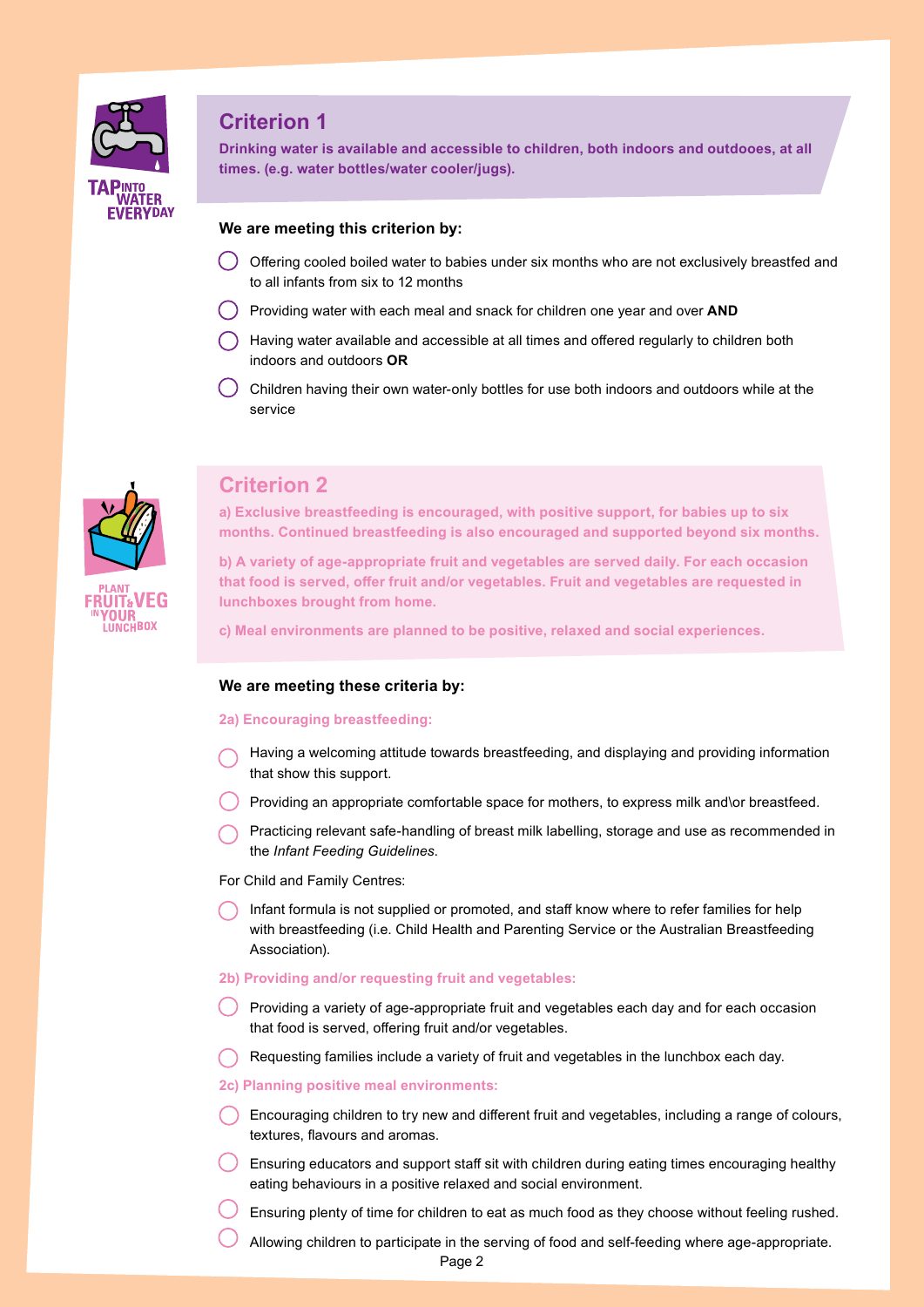

**a) 'Sometimes' food and drinks are not included in planned menus and are discouraged in lunchboxes sent from home.**

**b) 'Sometimes' food and drinks are not used as a reward or an incentive and are limited in the wider service environment.**

#### **We are meeting these criteria by:**

#### **3a) Menus and/or lunchboxes:**

- 'Sometimes' foods and drinks are not included in snacks or meals provided by our service.
- Having strategies in place to encourage families to not provide 'sometimes' food and drinks in lunchboxes bought from home.
- Providing only water or plain milk for drinking at snack and meal times.

For services that provide snacks and/or meals:

- Complete the Menu Planning Self Assessment Tools and submit for approval by Public Health Services dietitians (not required for Child and Family Centres).
- **3b) Limits in the service environment**
- Having strategies and policies to limit the availability of 'sometimes' foods and drinks in the wider service community (e.g fund raising, celebrations, cooking activities, excursions and other special events).
- Not using 'sometimes' food or drinks as a reward or incentive.
- Encouraging the wider service community (e.g. management/administration, committees, family support groups, suppliers and visitors) to support the limiting of 'sometimes' food and drinks.



## **Criterion 4**

**Daily child-initiated and adult-guided active play is a significant component of the curriculum and is consistent with the Australian 24-Hour Movement Guidelines for the Early Years (Birth to 5 years).**

#### **We are meeting this criterion by:**

- Providing or scheduling outdoor active play two or more times per day, for children 1- 5 years.
- Having free and creative active play is part of the daily curriculum (spread through the day).
- Planning daily adult-guided play experiences, such as dance, drama, moving to music, climbing and active games (spread through the day).
- Providing age-appropriate, active play opportunities which challenge and encourage children to explore, make mistakes and test limits.
- Not withholding indoor or outdoor active play as a behaviour management strategy.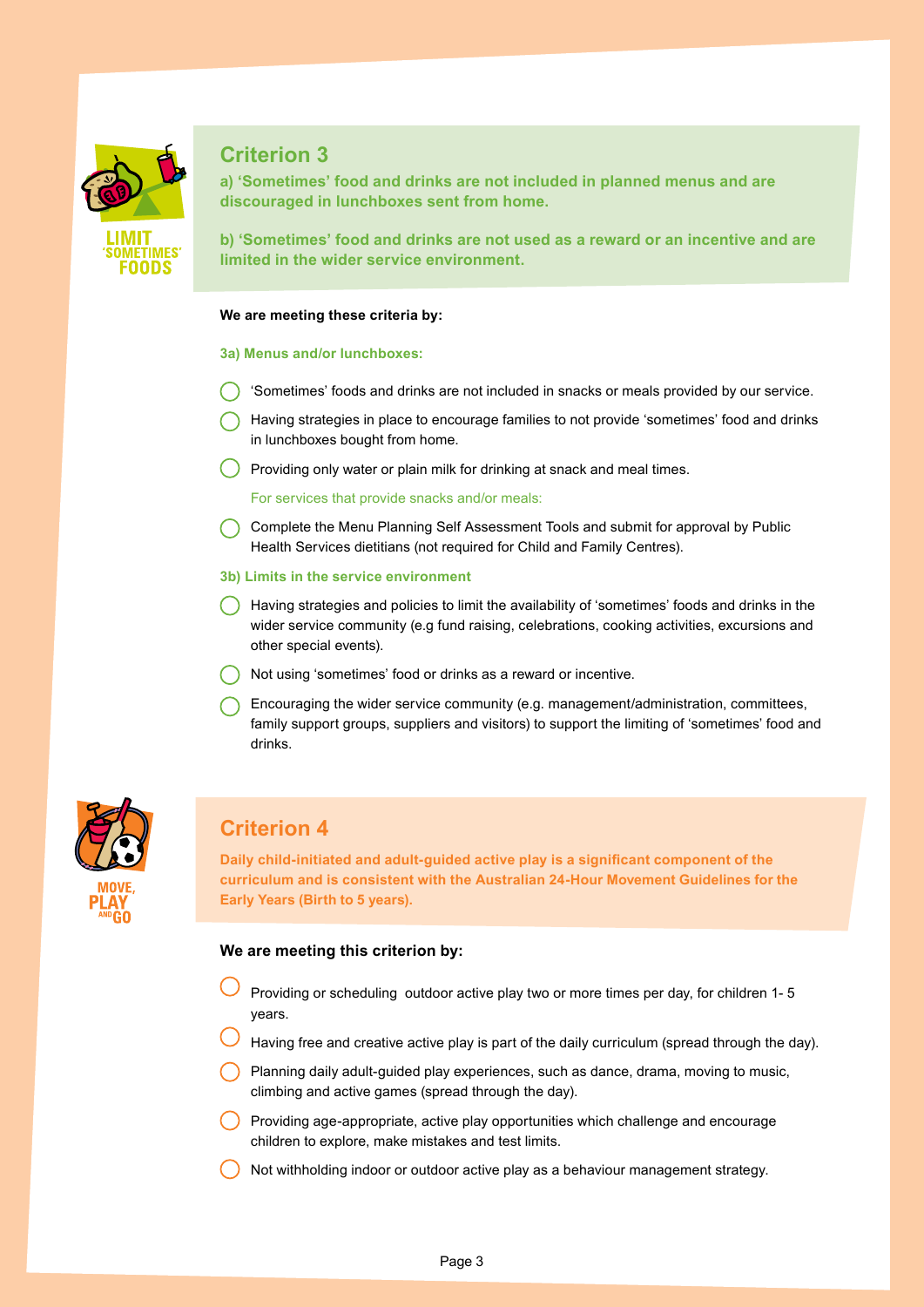

**Screen time (television/DVD/computers/electronic games) is not used or is limited in the service consistent with the Australian 24-Hour Movement Guidelines for the Early Years (Birth to 5 years).**

#### **We are meeting this criterion by:**

Ensuring that infants, toddlers and pre-schoolers are not kept sedentary, restrained or inactive for more than one hour at a time - except when sleeping.

#### **AND either**

#### **option 1**

Excluding all screen-based activities.

#### **OR option 2 (all four below)**

- Excluding screen-based activities for children under two years of age.
- Limiting screen-based activities less than one hour per day for children aged 2-5 years, that are planned, for a minimal amount of time and are age-appropriate.
- $\overline{(\ )\ }$  Having Educators/staff/family/adults sit with children to monitor what is being watched and respond appropriately to the content and children's reactions.
- Ensuring that screen-based activities are not used as a reward, incentive or for comfort.



## **Criterion 6**

**Age-appropriate walking, riding and road safety opportunities are provided as a regular part of the service curriculum.**



#### **We are meeting this criterion by:**

- Arranging and promoting age-appropriate pedalling, riding or walking activity within the service community, with a focus on road and pedestrian safety (e.g. to the shops, around the block, to a park or vacant block) and/or on the service premises (establish a circuit 'walkathon', bike/pedal track) at least twice per year.
- Supporting and conducting road safety education at the service as part of the program.
- Promoting active transport such as walking or riding bikes as a form of travel to children, families, educators and support staff.
- Ensuring families, educators and support staff have access to up-to-date road safety information. (e.g. pamphlets, newsletter articles, family information evenings).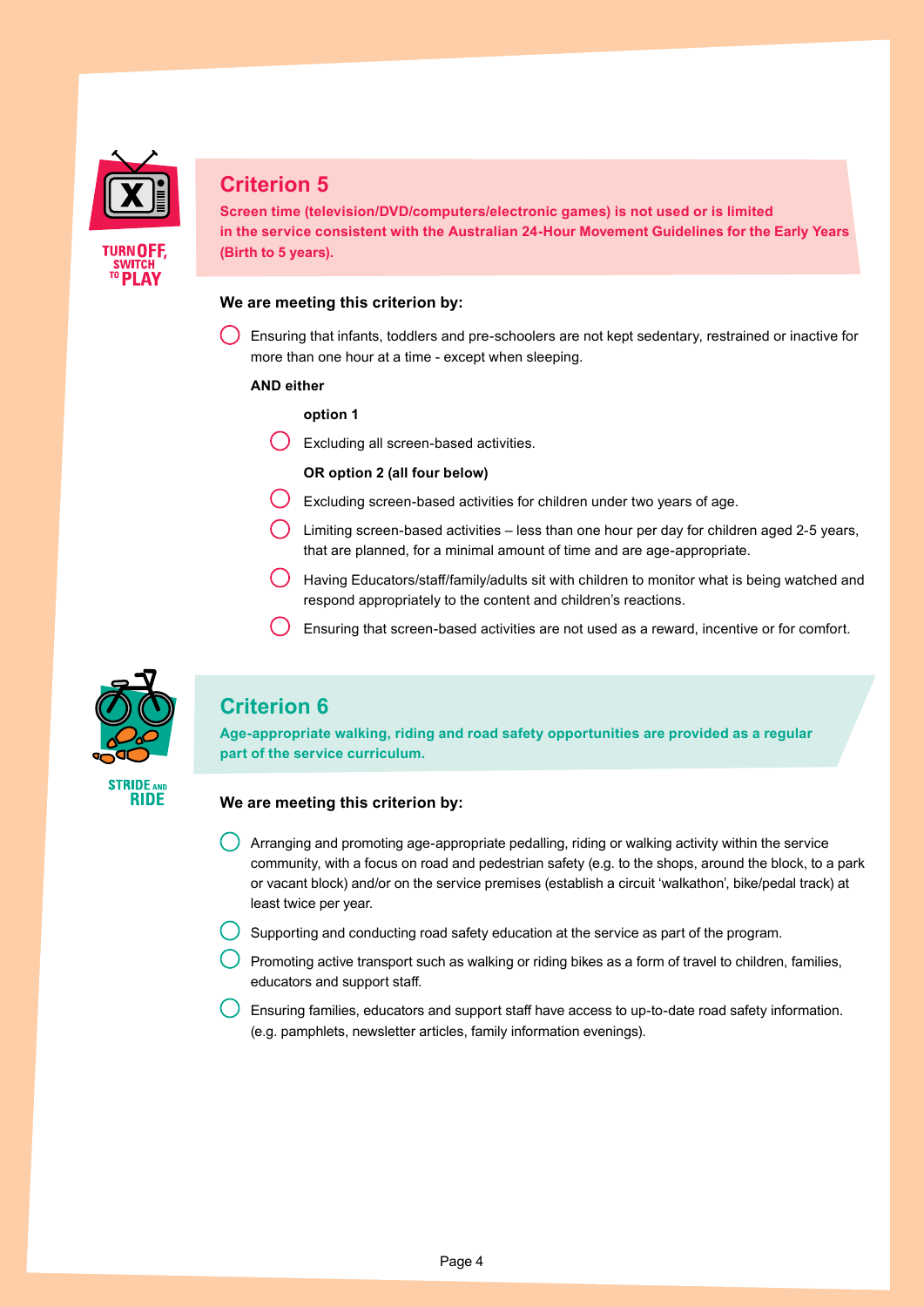

**a) The curriculum incorporates the Australian Dietary Guidelines, Infant Feeding Guidelines and the Australian 24-Hour Movement Guidelines for the Early Years (Birth to 5 years), and aligns with relevant National Quality Standards and the Early Years Learning Framework Outcomes.**

**b) All** *Move Well Eat Well* **– Early Childhood Award criteria are included within policy and planning documents endorsed by the service management or principal and school council.**

**c) Families, educators and support staff have access to policy documents and ongoing information, ideas and strategies to promote healthy eating and active play.**

#### **We are meeting the criterion by:**

#### **7a) Ensuring the curriculum incorporates the:**

- National Quality Standards and Early Years Learning Outcomes around healthy eating and active play, to guide service practices, policy and environment.
- Key principles of the *Australian Dietary Guidelines*, the *Infant Feeding Guidelines* and the *Australian 24-Hour Movement Guidelines for the Early Years (Birth to 5 years).*

For Child and Family Centres:

The curriculum, program and services of the Child and Family Centre reflect the healthy eating and active play components of the National Quality Standards and are underpinned by the Early Years Learning Framework.

#### **7b) Ensuring that the services policy/ies:**

- Addresses each of the *Move Well Eat Well* criteria, including reference to the *Australian Dietary Guidelines*, the *Infant Feeding Guidelines* and the *Australian 24-Hour Movement Guidelines for the Early Years (Birth to 5 years).*
- Include a staff health and wellbeing policy which promotes the modelling of healthy eating and physical activity practices.
- Are approved by the service governing body and/or sponsor.
- $\bigcap$  Are provided to new and existing staff members, with an overview of the *Move Well Eat Well - Early Childhood Award policies and practices.*

#### **7c) Ensuring that families, educators and support staff are:**

- Included as partners in the program's policy development and revision.
- Have access to regular information, ideas and strategies to promote and support healthy eating and physical activity policies.
- New families are provided with information about breastfeeding, healthy eating, physical activity and health and safety policies.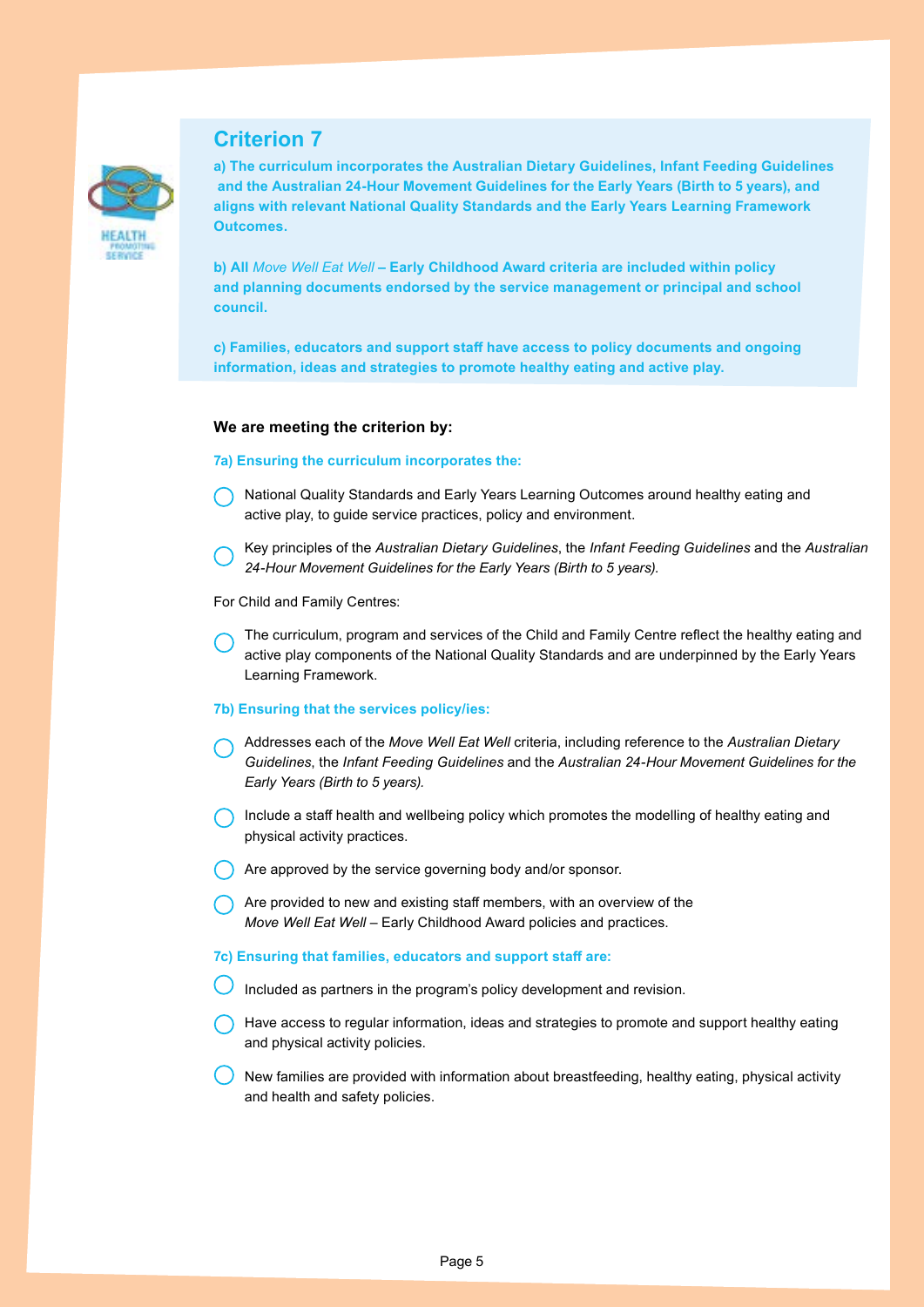## **Positive benefits**

Have you noticed any positive benefits for children, families and educators/staff as a result of being involved in *Move Well Eat Well*?

Please provide us with your examples in each area below:

### **Promoting healthy eating:**

*Examples:*

- *• We've noticed an increase in 'everyday' food snack and lunch options supplied by parents/carers.*
- *• We've changed our services menu to include more fruit and vegetables.*
- *• There is an increase in consumption of water and a decrease in consumption of 'sometimes' drinks.*

## **Promoting active play:**

*Examples:*

- **•** There has been an increase in outdoor active play as a result of changing practice (e.g. staff providing more *active play experiences, opportunities or equipment).*
- *• Parents/carers report being more active with their children or reducing screen time.*
- *• We now have a balance between free and adult guided active play.*

#### **Other important information:**

In the last two years, has your service progressed or developed new ideas that support *Move Well Eat Well*?

#### *Examples:*

- *• We have developed new information for families about healthy eating or active play.*
- *• We have tried new recipes in the services menu.*
- *• We have promoted health and wellbeing with staff.*
- *• We have made links with local events or organisations around healthy eating or being active.*

If so, please use a few lines here to tell your story: